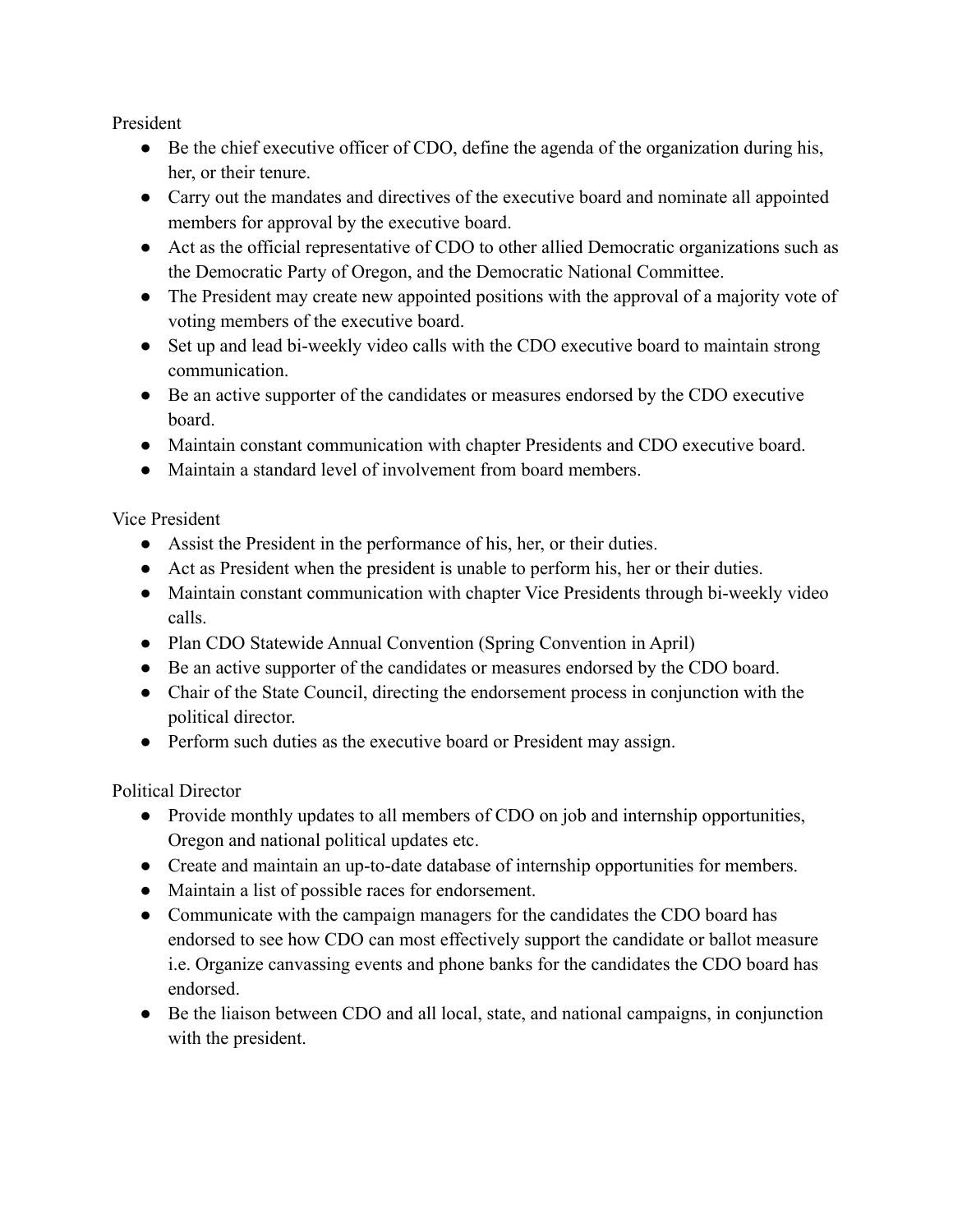- Maintain constant communication with the Communications Director in order to send out synced emails and social media postings and create a political platform for CDO through social media posts.
- Perform such duties as the executive board or President may assign.

Communications Director

- Send out a *monthly* email release to all College Democrats of Oregon, DPO, and supporters with updates, news, and highlights.
- Keep an active presence on the CDO Facebook, Twitter, and Instagram by posting a minimum of 1 post per week on each platform to update supporters and members on news and chapter highlights as well as raise our visibility.
- Maintain the CDO website.
- Monitor the social media platforms of CDO chapters, repost on CDO Facebook, Twitter, and Instagram, and encourage chapter presidents to utilize social media.
- Send a bi-monthly newsletter to potential donors/those on the existing mailing list.
- Responsible for publicity and outreach for all official CDO meetings and events.
- Perform such duties as the executive board or President may assign.

Membership and Recruitment Director

- Maintain an updated contact list of all officially chartered College Democrats chapters.
- Propose and implement a membership plan, subject to approval by the executive board, for each chapter in the CDO.
- Maintain constant communication with each chapter Membership Director.
- Recruit new chapters and members.
- Perform such duties as the executive board or President may assign.

Programs and Development Director

- Plan CDO Fall Retreat (October)
- Plan CDO Winter Conference (January)
- Develop and organize all CDO events.
- Maintain communication with chapter Programs and Development Directors and assist individual chapters in organizing events and programs.
	- Collaboration on an event in Portland for chapters, to promote more in-person networking besides the large fall and spring events
	- Communicate engagement opportunities to chapters i.e. potential canvasses or phonebanks
	- Assist chapters in hosting Kickoff social events or debate watch parties
- Oversee chapter development by keeping chapters updated on current CDO opportunities and developing organized calendar and programmatic plans, resources, and assistance.
- Perform such duties as the executive board or President may assign.